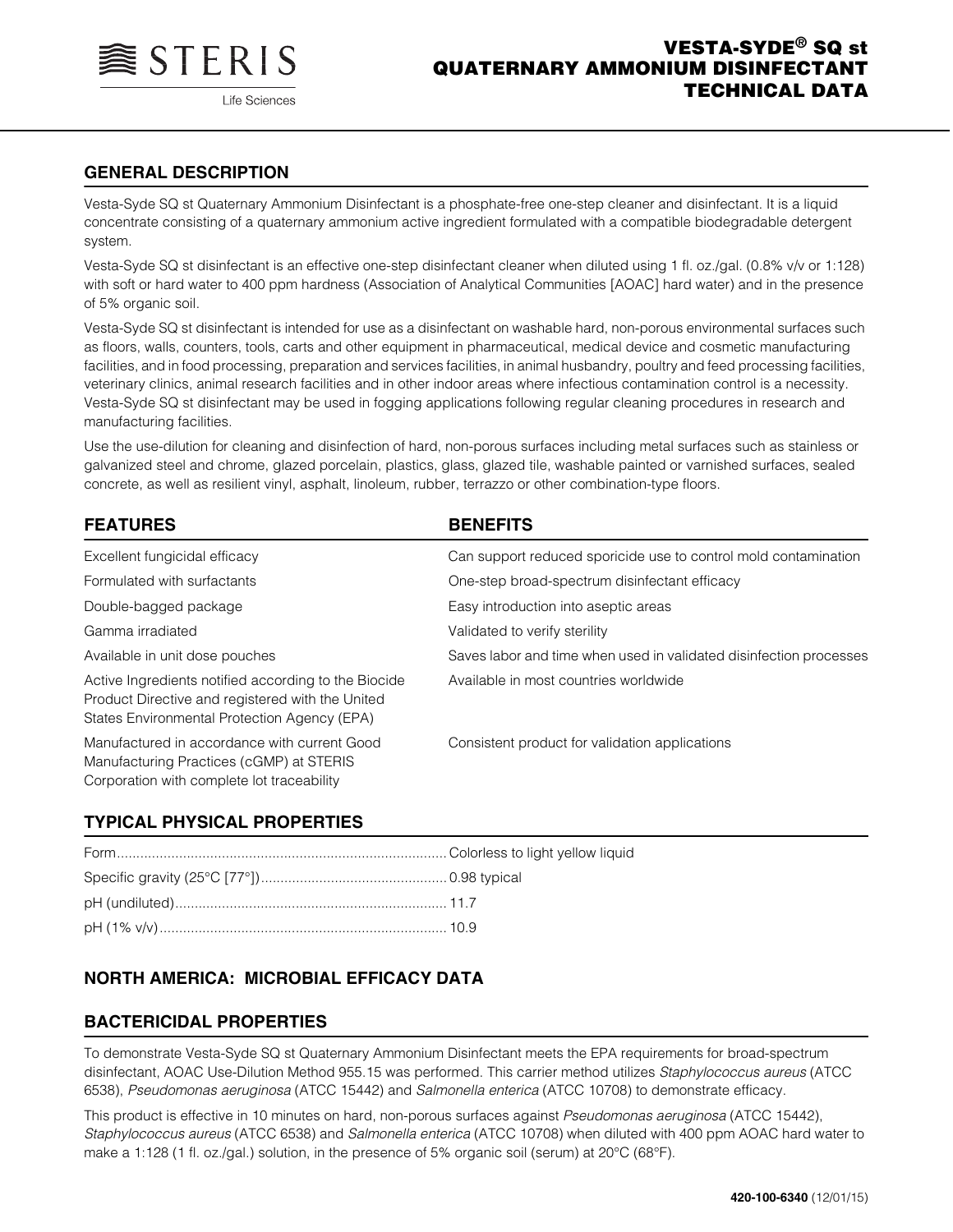# **USE-DILUTION TESTING BY EPA PROTOCOL**

To demonstrate the efficacy of the use-dilution of Vesta-Syde SQ st Quaternary Ammonium Disinfectant, testing was performed as specified by EPA guidelines using the AOAC Use-Dilution Method with a 1:128 dilution of Vesta-Syde SQ st Quaternary Ammonium Disinfectant aged for 35 days. This carrier method utilizes *Staphylococcus aureus* (ATCC 6538), *Pseudomonas aeruginosa* (ATCC 15442) and *Salmonella enterica* (ATCC 10708) to demonstrate efficacy. Under the conditions of this study, Vesta-Syde SQ st disinfectant when diluted 1:128 and held for 35 days prior to testing, demonstrated efficacy against the aforementioned organisms as required by the EPA.

This product is effective in 10 minutes on hard, non-porous surfaces against *Pseudomonas aeruginosa* (ATCC 15442), *Staphylococcus aureus* (ATCC 6538) and *Salmonella enterica* (ATCC 10708) when diluted in deionized water to make a 1:128 (1 fl. oz./gal.) solution (up to five weeks), in the presence of 5% organic soil (serum) at 20°C (68°F).

# **FUNGICIDAL PROPERTIES**

Vesta-Syde SQ st Quaternary Ammonium Disinfectant was found to be effective against *Trichophyton mentagrophytes* (ATCC 9533) and *Aspergillis niger* (ATCC 6275) when diluted with 400 ppm AOAC hard water to make a 1:128 (1 fl. oz./gal.) solution, in the presence of 5% organic soil (serum), for a contact time of 10 minutes at 20°C (68°F). This product is effective against *Aspergillus brasilliensis* (ATCC 16404) when diluted with 400 ppm AOAC hard water to make a 1:64 (2 fl. oz./gal.) solution, in the presence of 5% organic soil (serum), for a contact time of 10 minutes at 20°C (68°F).

## **VIRUCIDAL PROPERTIES**

Vesta-Syde SQ st Quaternary Ammonium Disinfectant is effective against Human Influenza A2 virus (A/2/Japan/305/57) (H2N2) (Clinical Isolate) and Human Immunodeficiency Virus Type 1 (HIV-1) (Clinical Isolate), when diluted with 400 ppm AOAC hard water to make a 1:128 (1 fl. oz./gal.) solution, in the presence of 5% organic soil (serum) for a contact time of 10 minutes at 20- 25°C (68-77°F) on hard, non-porous environmental surfaces. This product has demonstrated effectiveness against Influenza A virus and is expected to inactivate all Influenza A viruses including Pandemic 2009 H1N1 Influenza A virus (formerly called swine flu).

# **DIRECTIONS FOR USE**

It is a violation of Federal Law to use this product in a manner inconsistent with its labeling.

#### **Cleaning and disinfecting hard, non-porous surfaces**

Add 1 fl. oz. of product to each measured gallon of water used (0.8% v/v). For *Aspergillus brasilliensis*, add 2 fl. oz. of product to each measured gallon of water used (1.6% v/v). Always add this product to pre-measured water. Gently mix for a uniform solution. Remove gross filth mechanically by sweeping or other appropriate cleaning techniques. Apply solution with a cloth, sponge, mop, brush or coarse spray using normal cleaning methods. Thoroughly wet all surfaces to be cleaned. Allow treated surfaces to soak for 10 minutes then remove excess solution with a moist or damp applicator. Discard solution when it becomes dirty and replace with a fresh solution. A properly prepared solution of this product with water is intended for use as a hard surface disinfectant. The shelf life is 35 days (use life) when stored in a closed container such as a spray bottle. This is a complete product. Do not add other chemicals. Use only as directed.

### **Animal husbandry, animal research and poultry facility cleaning and disinfecting**

Remove all animals and feed from the premises, vehicles and enclosures. Remove all litter and manure from the floors, walls and surfaces of facilities traversed or occupied by animals. Empty all troughs, racks and other feeding and watering appliance. Thoroughly clean all surfaces with soap or detergent and rinse with water. Saturate surfaces with a use solution of 1 fl. oz/gal. of water (1:128 dilution). Apply solution with a cloth, sponge, mop, brush or coarse spray using normal cleaning methods. Allow surfaces to remain wet for 10 minutes. Immerse all halters, ropes and other types of equipment used in handling and restraining animals as well as forks, shovels and scrapers used for removing litter and manure. Ventilate building, vehicles and other closed spaces. Do not house livestock or empty equipment until treatment has absorbed, set or dried. Thoroughly scrub all treated feed racks, mangers, troughs, automatic feeders and waterers with soap or detergent and rinse with potable water before reuse.

### **Cleaning and disinfecting food preparation and processing facilities and equipment**

Cover or remove all food and packaging materials. Remove all gross soils. Saturate all surfaces with the use-solution (1 fl. oz./gal. prepared as directed above). Scrub to loosen all soils. Allow to soak for 10 minutes. Thoroughly rinse all wetted and cleaned surfaces with potable water.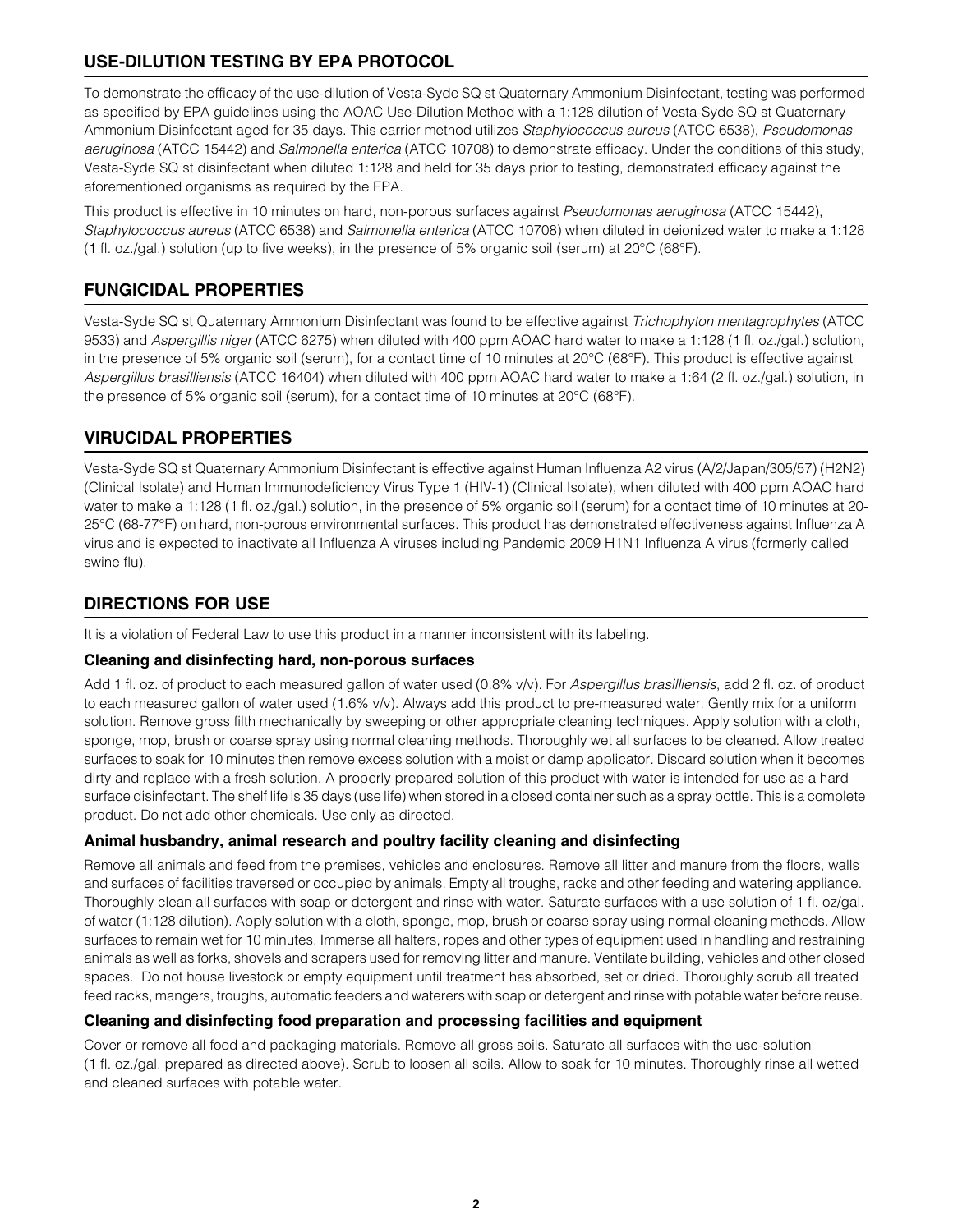## **Fogging for regular cleaning**

This product may be used for fogging (wet misting) as an adjunct following regular cleaning and disinfecting procedures in research and manufacturing facilities. Thoroughly clean all surfaces. Fog the desired area at 32 to 64 fl. oz. of use dilution per 1,000 cubic feet using equipment with an automated timer. Do not remain in treated areas; allow at least two hours after fogging is complete before reentering fogged area. Before fogging, remove or cover any food or packaging material with waterproof coverings.

*Kills HIV on Pre-cleaned Environmental Surfaces/Objects previously soiled with blood/body fluids in healthcare settings or other settings in which there is an expected likelihood of soiling of inanimate surfaces/objects with blood or body fluids and in which the surfaces/objects likely to be soiled with blood or body fluids can be associated with the potential for transmission of human immunodeficiency virus Type HIV-1 (associated with AIDS).*

#### **Special instructions for cleaning and decontamination against HIV-1 (Human Immunodeficiency Virus or AIDS Virus) on Surfaces/Objects soiled with blood/body fluids**

**Personal Protection:** Wear appropriate barrier protection such as latex gloves, gowns, masks and eye coverings.

**Cleaning Procedure:** Blood and other body fluids must be thoroughly cleaned from surfaces and objects before application of a 1:128 use-solution (0.8% v/v, 1 fl. oz./gal.). Prepare and apply solution as directed in paragraphs above.

**Contact Time:** Allow surface to remain wet for 10 minutes.

**Infectious Materials Disposal:** Blood and other body fluids should be autoclaved and disposed of according to local regulations for infectious disposal.

## **EUROPEAN: MICROBIAL EFFICACY DATA**

This testing and related claims are pertinent to Europe only and are not approved for use in the United States. For approved uses in the United States, refer to U.S. EPA approved labeling as referenced in the section above.

### **EN 1276: 2009 Quantitative suspension test for the evaluation of bactericidal activity**

Vesta-Syde SQ st Quaternary Ammonium Disinfectant passed the requirements of the EN 1276:2009 guidelines at all contact times for bactericidal activity when tested at 0.8% v/v (1:128) in 300 ppm hard water under dirty conditions at 20°C (68°F) for five minutes against *Escherichia coli* (ATCC 10536), *Staphylococcus aeureus* (ATCC 6538) and *Enterococcus hirae* (ATCC 10541). *Pseudomonas aeruginosa* (ATCC 15442) when tested 0.8% v/v (1:128) dilution in 300 ppm hard water at 20°C (68°F) for five minutes under clean conditions met the requirements for bactericidal activity.

### **BS EN 1650: 2008 Quantitative suspension test for the evaluation of fungicidal activity**

Vesta-Syde SQ st Quaternary Ammonium Disinfectant passed the requirements of the BS EN 1650: 2008 guidelines for fungicidal activity when tested at a dilution of 0.8% v/v (1:128) in 300 ppm hard water against *Candida albicans* (ATCC 10231) and at a dilution of 1:32 against *Aspergillus brasilliensis* (ATCC 16404). Testing was done under the basic obligatory conditions of BS EN 1650: 2008. The test results indicate Vesta-Syde SQ st disinfectant diluted at 0.8% (1:128) 300 ppm in hard water and tested at 20°C (68°F) in dirty conditions demonstrates fungicidal activity against *Candida albicans* (ATCC 10231) after five minute contact time and *Aspergillus brasilliensis* (ATCC 16404) after 15-minute contact time when diluted 1:32 in 300 ppm hard water under clean conditions.

### **EN 13610: 2001 Chemical Disinfectants – Quantitative suspension test for the evaluation of virucidal activity against bacteriophages of chemical disinfectants used in food and industrial areas**

Vesta-Syde SQ st Quaternary Ammonium Disinfectant when diluted 1.6% v/v (1:64) under dirty conditions, shows virucidal activity after 15 minutes at 20°C (68°F) against the strains of bacteriophage of *Lactococcus lactis subsp. lactis* P001 (DSM 4262) and bacteriophage of *Lactococcuslactis subsp. lactis* P008 (DSM 10567), using the indicator strain for lysis *Lactococcuslactis subsp. lactis* F7/2 (DSM 4366).

### **UNE-EN 13697:2002 Quantitative non-porous surface test for the evaluation of bactericidal and/or fungicidal activity of chemical disinfectants used in food, industrial, domestic and institutional areas**

Vesta-Syde SQ st Quaternary Ammonium Disinfectant passed the requirements of the UNE-EN 13697:2002 guidelines when tested using grade 2B stainless steel as the hard surface and is effective (greater than 4 log reduction) against *Escherichia coli*  DSMZ 682, *Staphylococcus aureus* DSMZ 799 and *Enterococcus hirae* DSMZ 3320 when diluted at 1:32 (v/v) in hard water (300 ppm) under dirty conditions. 3.0 g/L bovine albumin) after five minutes at 20°C (68°F) and *Pseudomonas aeruginosa* DSMZ 939, *Escherichia coli* DSMZ 682, *Staphylococcus aureus* DSMZ 799 and *Enterococcus hirae* DSMZ 3320 when diluted at 1:32 (v/v) in hard water (300 ppm) under clean conditions (0.3 g/L bovine albumin) after five minutes at 20° (68°F).